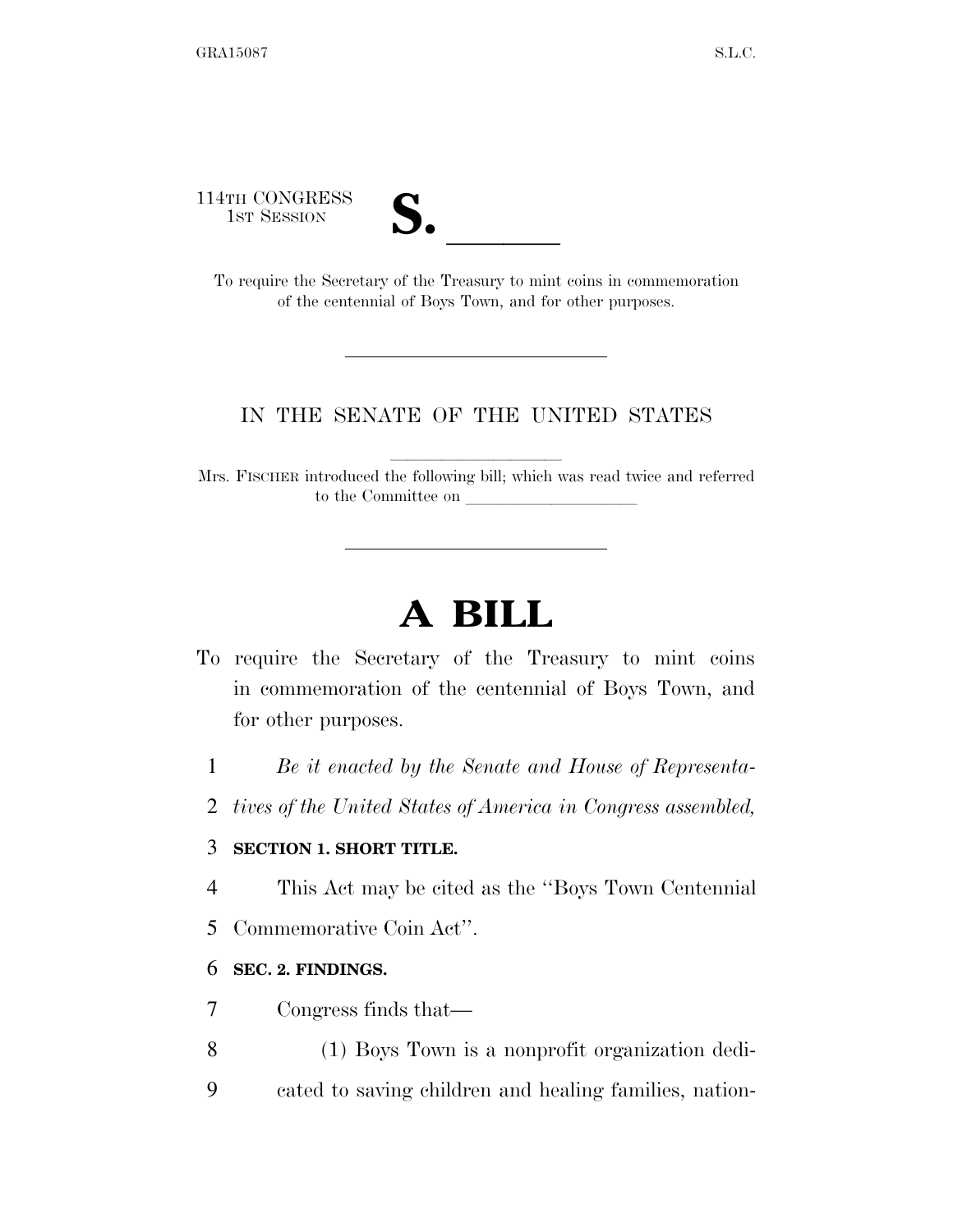GRA15087 S.L.C.

| $\mathbf{1}$   | ally headquartered in the village of Boys Town, Ne-   |
|----------------|-------------------------------------------------------|
| $\overline{2}$ | braska;                                               |
| 3              | (2) Father Flanagan's Boys Home, known as             |
| $\overline{4}$ | "Boys Town", was founded on December 12, 1917,        |
| 5              | by Servant of God Father Edward Flanagan;             |
| 6              | (3) Boys Town was created to serve children of        |
| 7              | all races and religions;                              |
| 8              | (4) news of the work of Father Flanagan               |
| 9              | spread worldwide with the success of the 1938         |
| 10             | movie, "Boys Town";                                   |
| 11             | (5) after World War II, President Truman              |
| 12             | asked Father Flanagan to take his message to the      |
| 13             | world, and Father Flanagan traveled the globe vis-    |
| 14             | iting war orphans and advising government leaders     |
| 15             | on how to care for displaced children;                |
| 16             | (6) Boys Town has grown exponentially, and            |
| 17             | now provides care to children and families across the |
| 18             | country in 11 regions, including California, Nevada,  |
| 19             | Texas, Nebraska, Iowa, Louisiana, North Florida,      |
| 20             | Central Florida, South Florida, Washington, DC,       |
| 21             | New York, and New England;                            |
| 22             | (7) the Boys Town National Hotline provides           |
| 23             | counseling to more than 150,000 callers each year;    |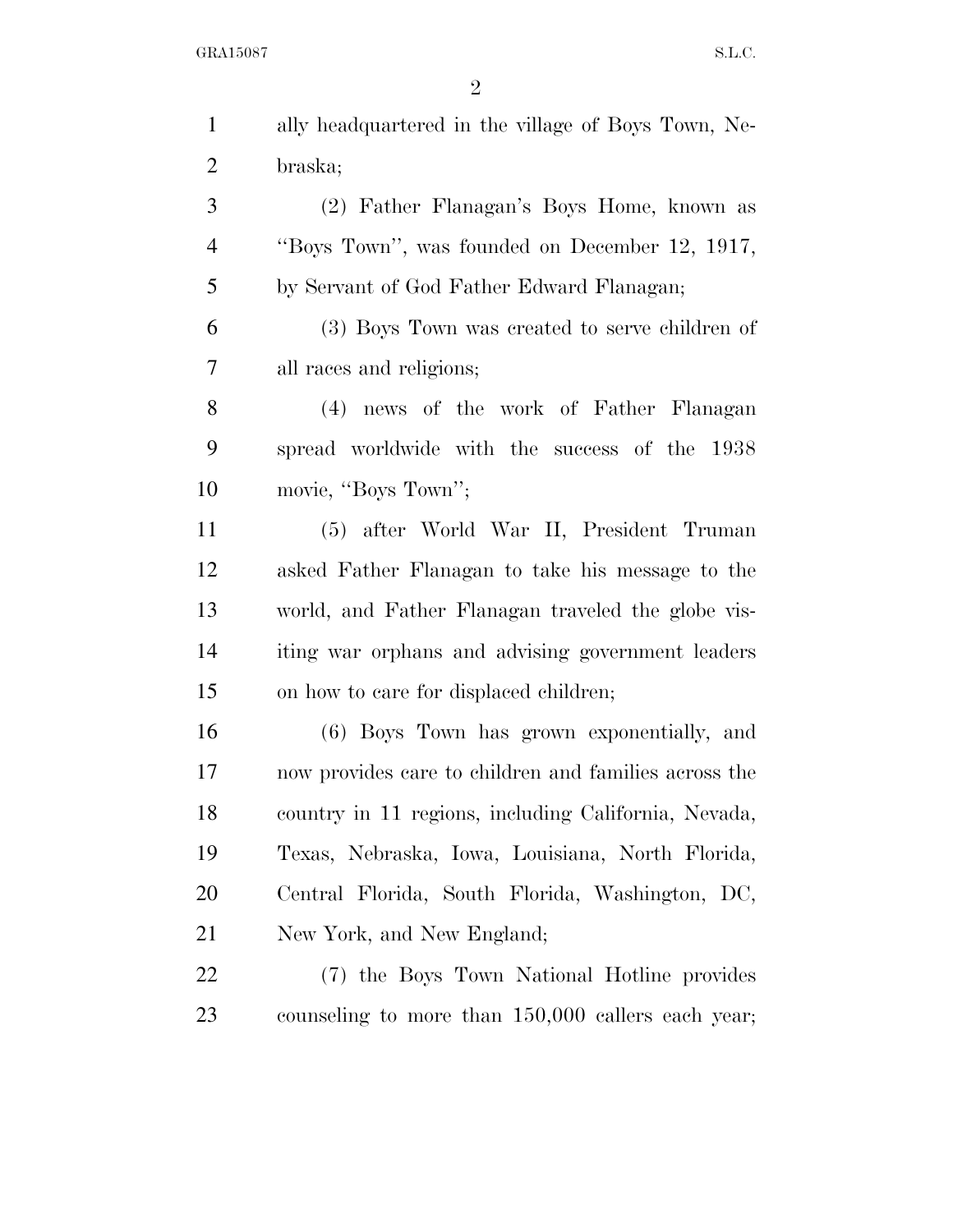| $\mathbf{1}$   | (8) the Boys Town National Research Hospital                |
|----------------|-------------------------------------------------------------|
| $\overline{2}$ | is a national leader in the field of hearing care and       |
| 3              | research of Usher Syndrome;                                 |
| $\overline{4}$ | (9) Boys Town programs impact the lives of                  |
| 5              | more than $2,000,000$ children and families across          |
| 6              | America each year; and                                      |
| 7              | $(10)$ December 12th, 2017, will mark the 100th             |
| 8              | anniversary of Boys Town, Nebraska.                         |
| 9              | SEC. 3. COIN SPECIFICATIONS.                                |
| 10             | (a) \$5 GOLD COINS.—The Secretary of the Treasury           |
| 11             | (referred to in this Act as the "Secretary") shall mint and |
| 12             | issue not more than $50,000$ \$5 coins in commemoration     |
| 13             | of the centennial of the founding of Father Flanagan's      |
| 14             | Boys Town, each of which shall—                             |
| 15             | $(1)$ weigh $8.359$ grams;                                  |
| 16             | $(2)$ have a diameter of 0.850 inches; and                  |
| 17             | $(3)$ contain 90 percent gold and 10 percent                |
| 18             | alloy.                                                      |
| 19             | (b) \$1 SILVER COINS.—The Secretary shall mint and          |
| 20             | issue not more than $350,000$ \$1 coins in commemoration    |
| 21             | of the centennial of the founding of Father Flanagan's      |
| 22             | Boys Town, each of which shall—                             |
| 23             | $(1)$ weigh 26.73 grams;                                    |
| 24             | $(2)$ have a diameter of 1.500 inches; and                  |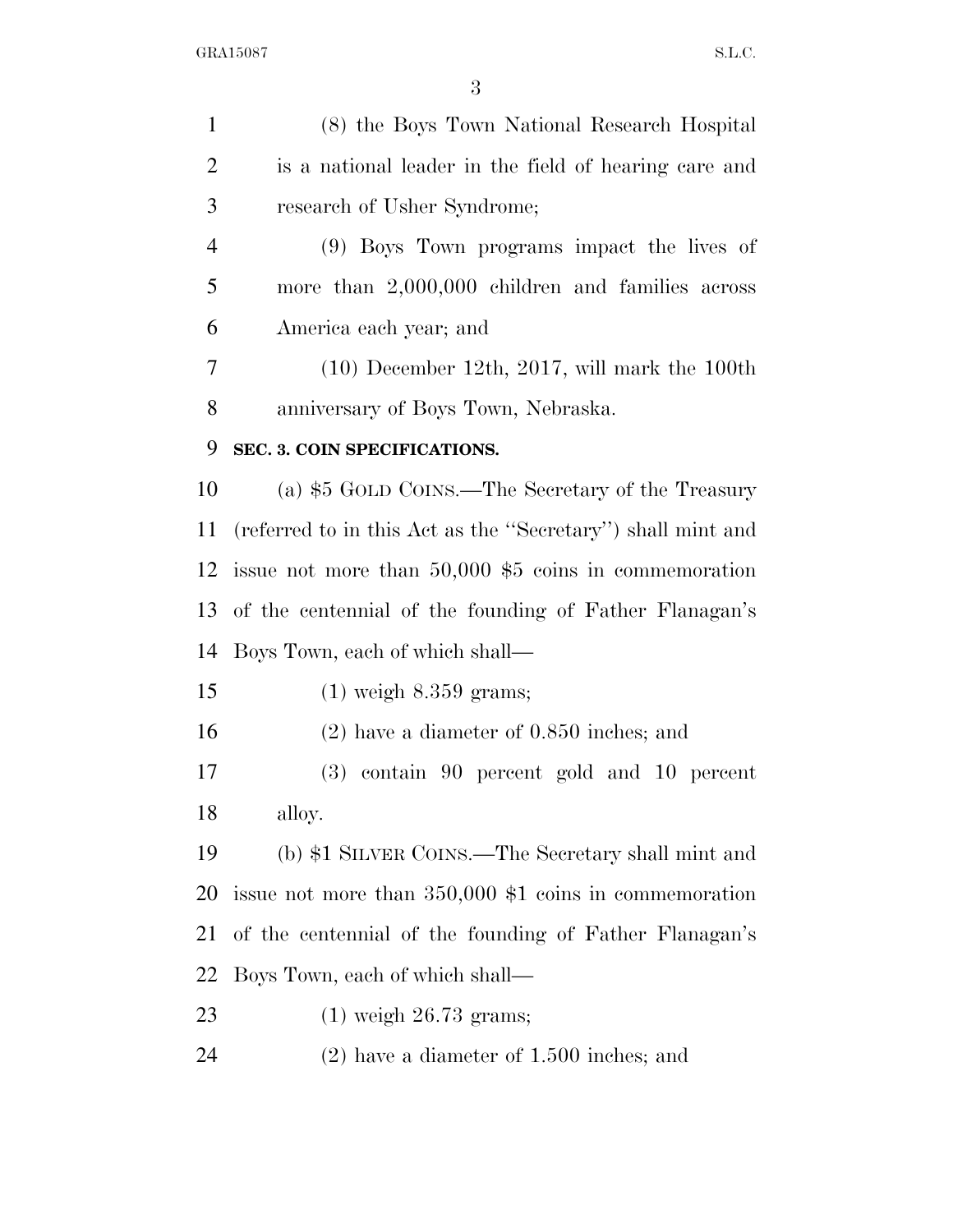(3) contain 90 percent silver and 10 percent copper.

 (c) HALF DOLLAR CLAD COINS.—The Secretary shall mint and issue not more than 300,000 half dollar clad coins in commemoration of the centennial of the founding of Father Flanagan's Boys Town, each of which shall—

(1) weigh 11.34 grams;

(2) have a diameter of 1.205 inches; and

 (3) be minted to the specifications for half dol- lar coins contained in section 5112(b) of title 31, United States Code.

 (d) LEGAL TENDER.—The coins minted under this Act shall be legal tender, as provided in section 5103 of title 31, United States Code.

 (e) NUMISMATIC ITEMS.—For purposes of sections 5134 and 5136 of title 31, United States Code, all coins minted under this Act shall be considered to be numis-matic items.

#### **SEC. 4. DESIGN OF COINS.**

 (a) IN GENERAL.—The design of the coins minted under this Act shall be emblematic of the 100 years of Boys Town, one of the largest nonprofit child care agen-cies in the United States.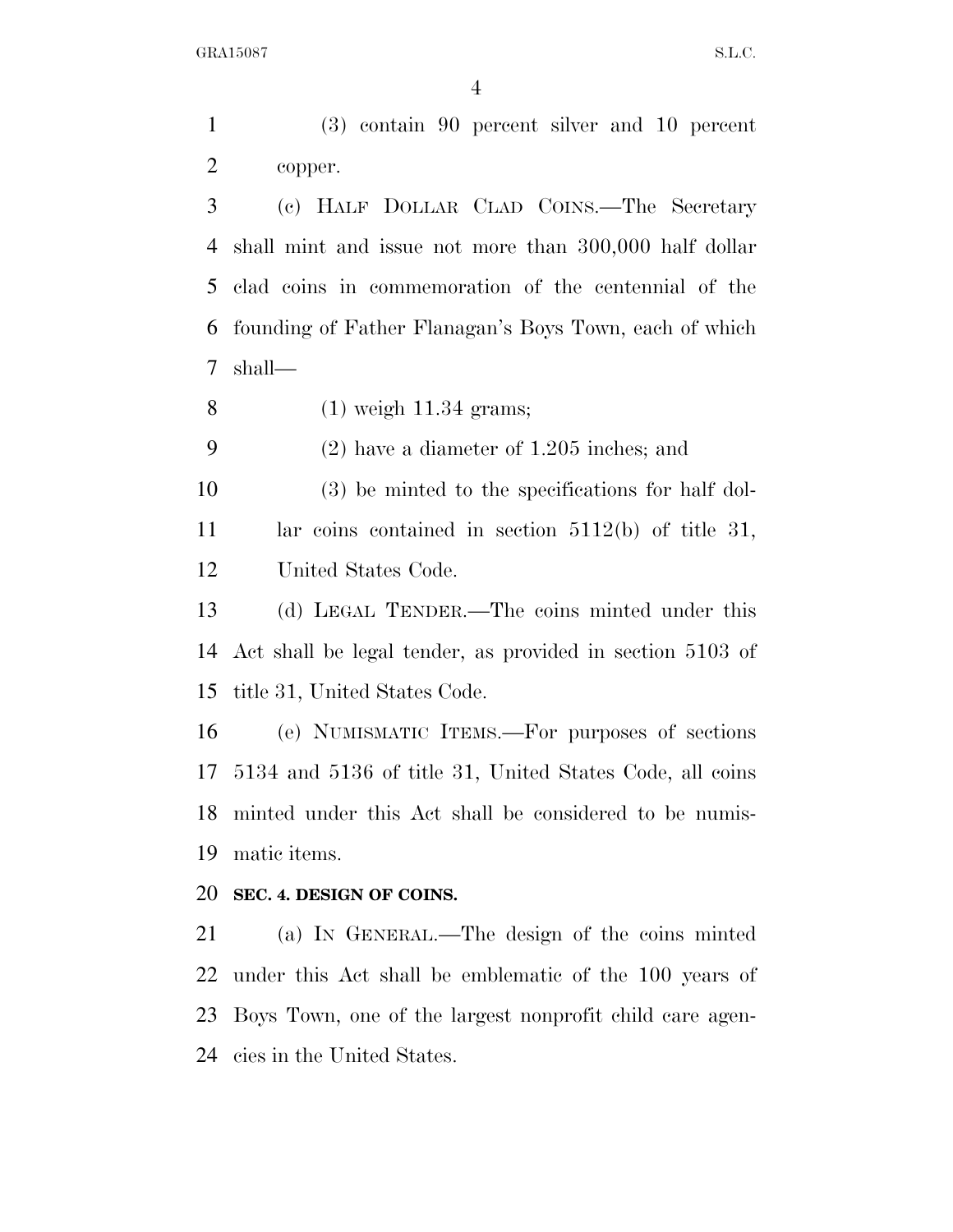| minted under this Act, there shall be—                   |
|----------------------------------------------------------|
|                                                          |
| $(1)$ a designation of the value of the coin;            |
| $(2)$ an inscription of the year "2017"; and             |
| (3) inscriptions of the words "Liberty", "In             |
| God We Trust", "United States of America", and           |
| "E Pluribus Unum".                                       |
| (c) SELECTION.—The design for the coins minted           |
| under this Act shall be—                                 |
| (1) selected by the Secretary, after consultation        |
| with the National Executive Director of Boys Town        |
| and the Commission of Fine Arts; and                     |
| (2) reviewed by the Citizens of Coinage Advi-            |
| sory Committee.                                          |
| SEC. 5. ISSUANCE OF COINS.                               |
| (a) QUALITY OF COINS.—Coins minted under this            |
| Act shall be issued in uncirculated and proof qualities. |
| (b) MINT FACILITY.—Only 1 facility of the United         |
| States Mint may be used to strike any particular quality |
| of the coins minted under this Act.                      |
|                                                          |
| (c) PERIOD FOR ISSUANCE.—The Secretary may               |
| issue coins under this Act only during the period begin- |
| ning on January 1, 2017, and ending on December 31,      |
|                                                          |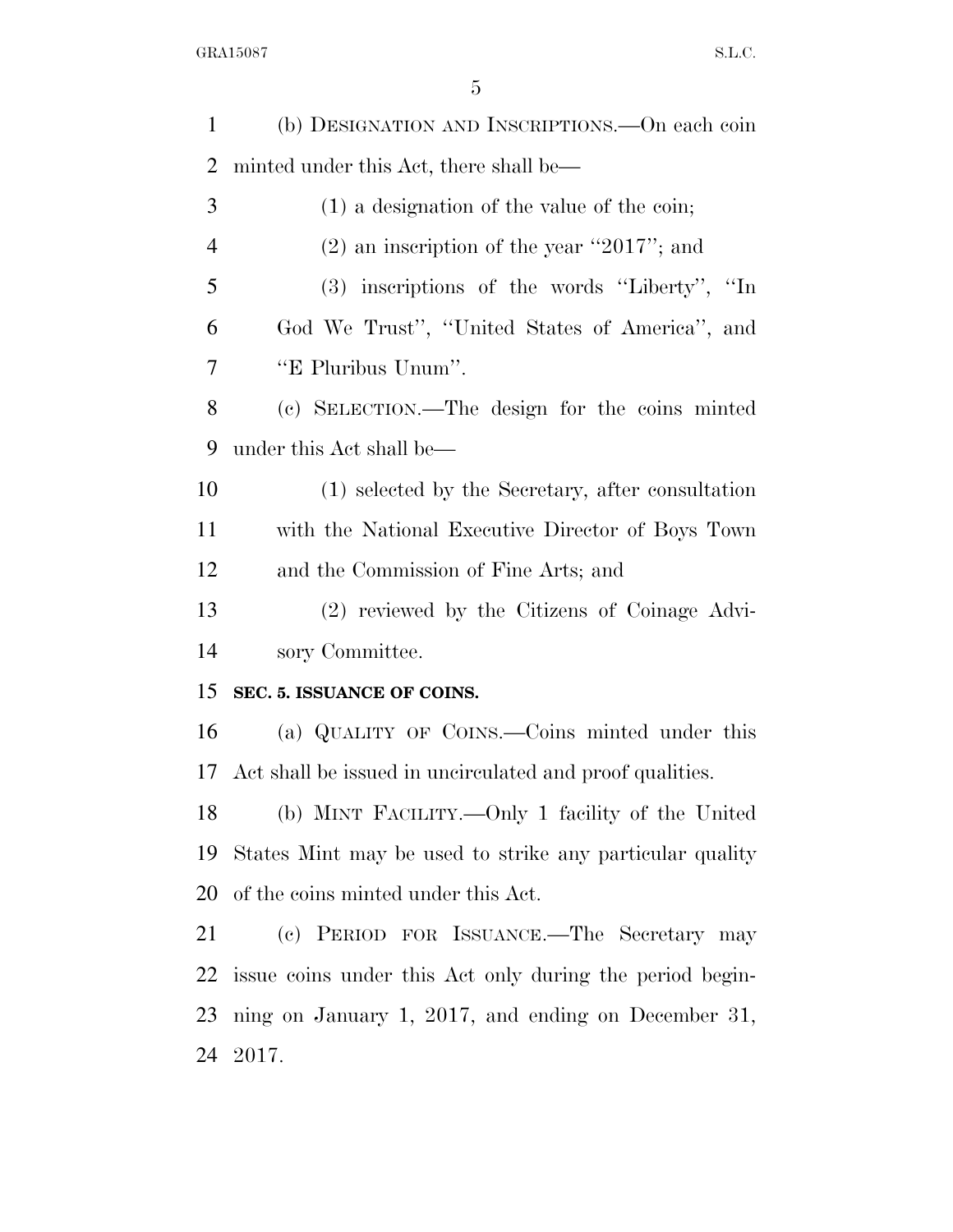# **SEC. 6. SALE OF COINS.**

 (a) SALE PRICE.—The coins issued under this Act shall be sold by the Secretary at a price equal to the sum of—

(1) the face value of the coins; and

 (2) the cost of designing and issuing the coins (including labor, materials, dies, use of machinery, overhead expenses, marketing, and shipping).

 (b) BULK SALES.—The Secretary shall make bulk sales of the coins issued under this Act at a reasonable discount.

(c) PREPAID ORDERS.—

 (1) IN GENERAL.—The Secretary shall accept prepaid orders for the coins minted under this Act before the issuance of such coins.

 (2) DISCOUNT.—Sale prices with respect to pre- paid orders under paragraph (1) shall be at a rea-sonable discount.

# **SEC. 7. SURCHARGES.**

 (a) IN GENERAL.—All sales of coins issued under this Act shall include a surcharge as follows:

22 (1) A surcharge of \$35 per coin for the \$5 coin. (2) A surcharge of \$10 per coin for the \$1 coin. (3) A surcharge of \$5 per coin for the half dol-lar coin.